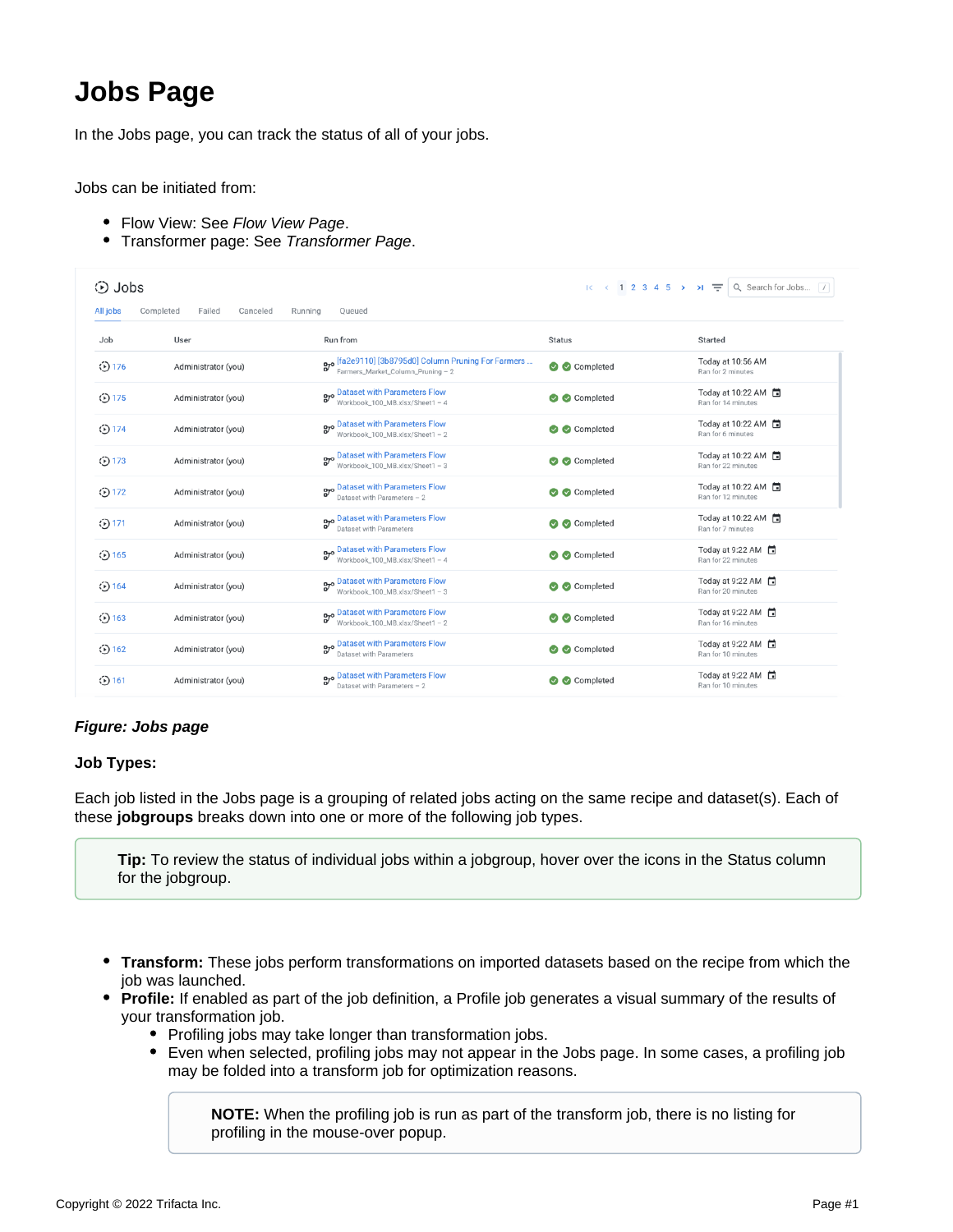- See [Job Details Page](https://docs.trifacta.com/display/r076/Job+Details+Page).
- **Publish:** Depending on multiple factors, your job may include a second Publish job that occurs after the Transform job. For example, jobgroups can include internal Publish jobs for writing results to the designated location in the base storage layer.

Publishing can also be executed as a separate, post-execution job. As needed, job results can be published from their target location to another location or data store. These jobs are tracked separately as Publish jobs and can be launched from the Job Details page. For more information, see [Job Details Page](https://docs.trifacta.com/display/r076/Job+Details+Page).

**Ingest:** For larger datasets from some relational connections, the platform transfers the data from the source to the default storage layer for faster processing. These ingest jobs occur before any transform or profiling takes place.

## **Tabs and Statuses:**

Each of the available tabs corresponds to a possible status for jobs that have been initiated on the platform.

- **All jobs:** All jobs that you have initiated are listed here.
- **Completed:** Job has successfully executed.

**NOTE:** Invalid steps in a recipe are skipped, and it's still possible for the job to be executed successfully.

**Failed:** job failed to complete.

**NOTE:** You can re-run a failed job from the Transformer page. If you have since modified the recipe, those changes are applied during the second run. See [Transformer Page](https://docs.trifacta.com/display/r076/Transformer+Page).

- **Publish Failed:** Some failed jobs may be listed under this status, which means that the publishing step of the configured job failed to complete.
- **Canceled:** Job was canceled by the user.
- **Running:** Job is in progress.
- **Queued:** Job has been queued for execution.

## **Access:**

- You can review and drill into any job that you initiated.
- You can also drill into any job that was initiated from a flow that has been shared with you.
- Administrators can review read-only listings for jobs created by other users.

## **Columns:**

- **Job:** Internal identifier for the job. This value is unique for all jobs in your Trifacta® instance. • Click the ID number to explore details about the job. See [Job Details Page](https://docs.trifacta.com/display/r076/Job+Details+Page).
- **User:** The Trifacta user that initiated the job.
- **Run from:**
	- Location where the job was launched. Click the link to view details.
- **Status:**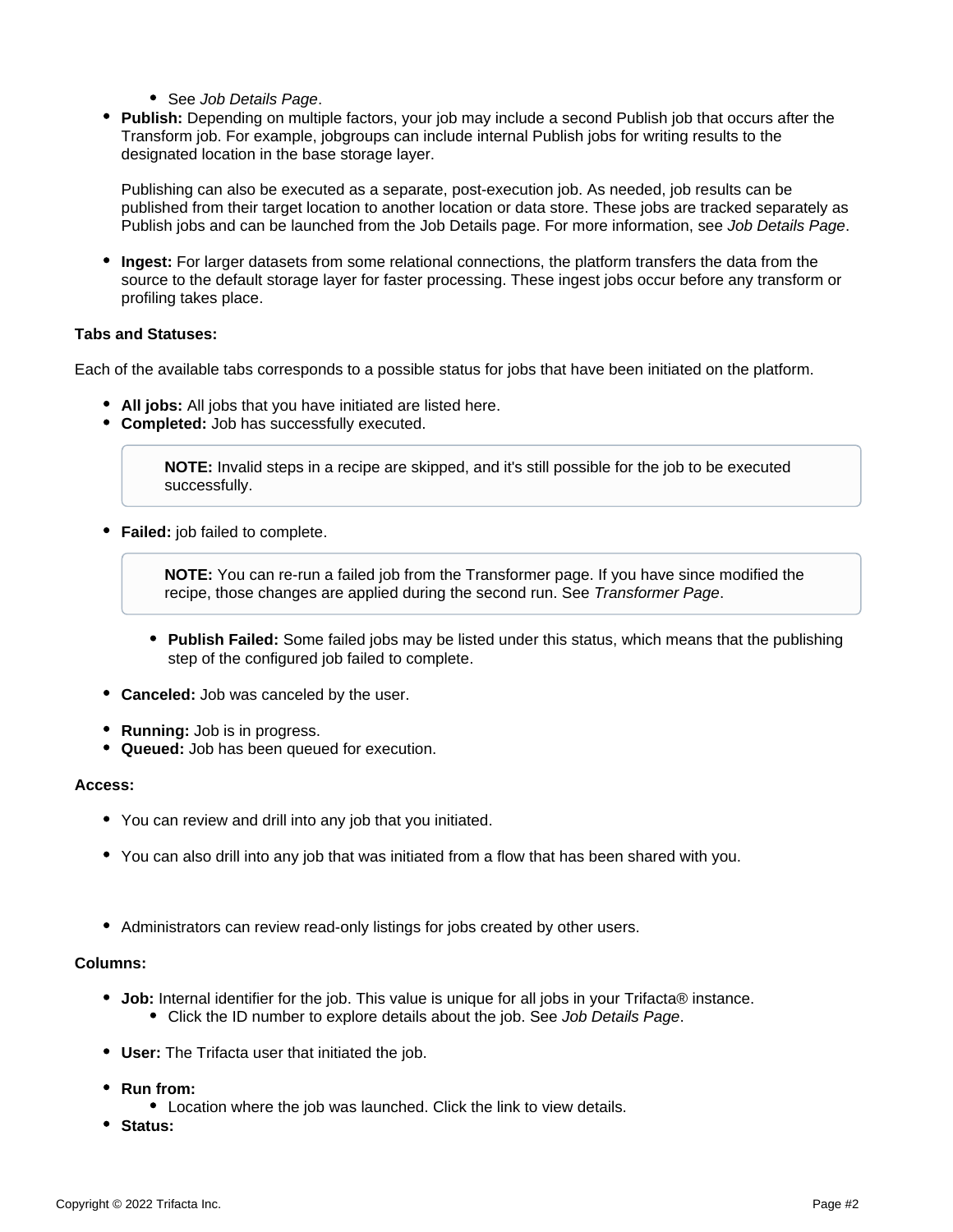- See Tabs above
- **Started:** Start timestamp for the job.
	- Scheduled jobs are indicated with an icon.

## **Actions:**

- **Filter by status:** Click one of the tabs to filter the display to show only the listings for the selected job status.
- **Filter by type and date:** Click the Funnel icon to filter the list of jobs by source of execution, date range, or both. See below.
- **Search:** Enter text in the search field to filter the listed jobs by job ID, flow name, or dataset name.

## **Context menu:**

Next to the job listing, click the options menu to see the following:

- **Cancel Job:** Select to cancel a job that is currently being executed.
- **Delete job:** Delete the job from the platform.

## **Deleting a job cannot be undone.**

**NOTE:** This feature may not be enabled in your instance of the platform. For more information, please contact your Trifacta Administrator. See [Miscellaneous Configuration](https://docs.trifacta.com/display/r076/Miscellaneous+Configuration).

**Download Logs:** Download the logs for the job. If the job is in progress, log information is likely to be incomplete.

**Tip:** When jobs fail, the downloaded package includes additional configuration files and service logs to assist in debugging job execution issues. For more information, see [Support Bundle Contents](https://docs.trifacta.com/display/r076/Support+Bundle+Contents).

Additional options are available for each job. See [Job Details Page](https://docs.trifacta.com/display/r076/Job+Details+Page).

# Filter Jobs

To filter the list of jobs based on dates or source of execution, click the Funnel icon. You can use the following dialog to filter the display of jobs.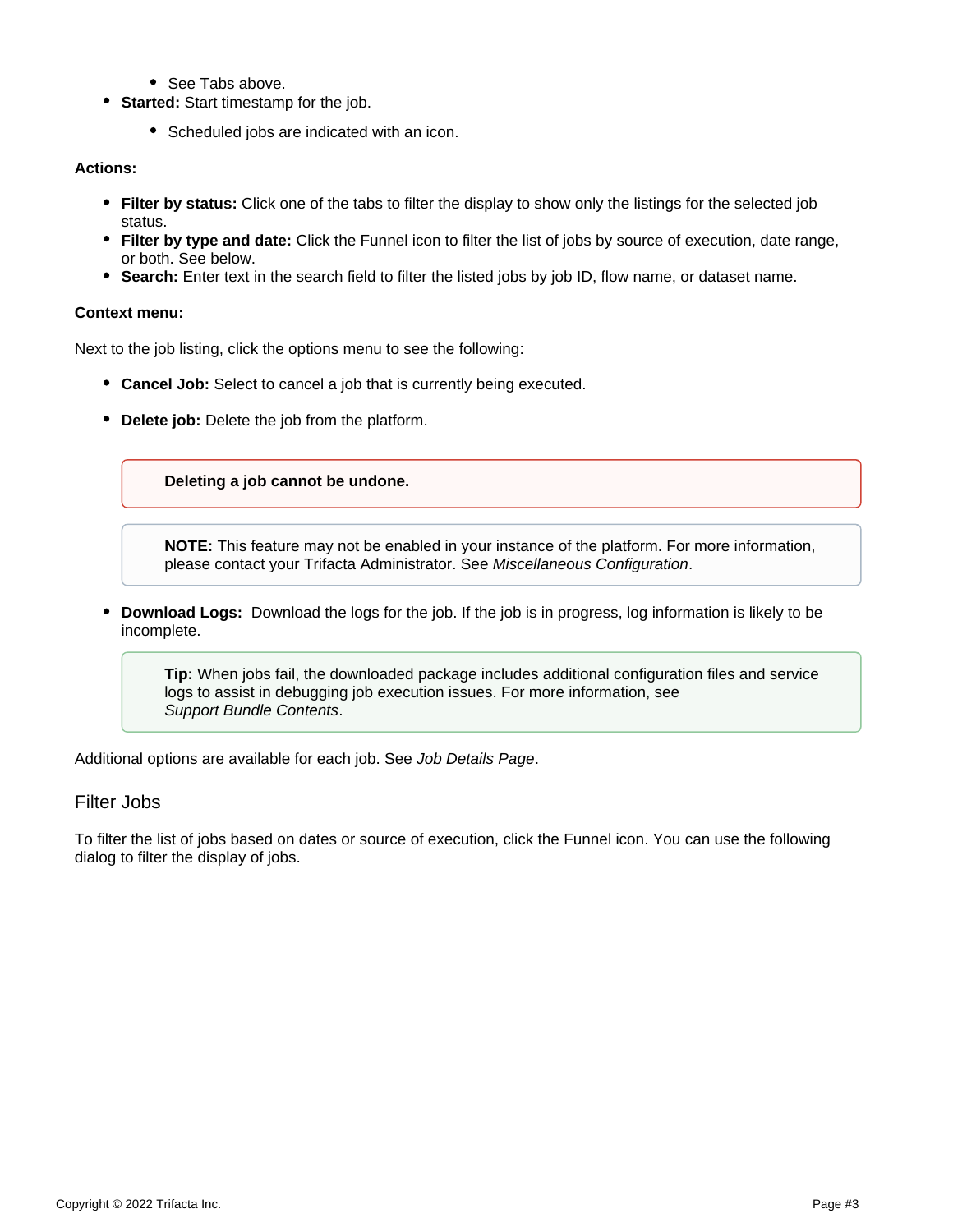|                       | <b>Filter Jobs</b> |               | ×                 |  |
|-----------------------|--------------------|---------------|-------------------|--|
| Job type              |                    |               |                   |  |
| Only show manual jobs |                    |               |                   |  |
| Date/Time<br>Started  |                    |               |                   |  |
| <b>Started After</b>  |                    |               | ◡                 |  |
| MM/DD/YYYY            | ä                  | HH:MM         | AM<br>◡           |  |
| Ended                 |                    |               |                   |  |
| <b>Ended Before</b>   |                    |               | $\checkmark$      |  |
| MM/DD/YYYY            | ä                  | HH:MM         | AM<br>$\check{ }$ |  |
| <b>Clear Filters</b>  |                    | <b>Cancel</b> | <b>Apply</b>      |  |

# **Figure: Filter Jobs dialog**

## **Job type:**

Show jobs based on the following available options:

- Show all jobs
- Only show manual jobs
- Only show scheduled jobs

# **Started:**

- Specify the date and time when the jobs to display began.
- If needed, you can specify the start time as a range. Select Start Between from the drop-down list and populate both date-time rows.

## **Ended:**

- Specify the date and time when the jobs to display ended.
- If needed, you can specify the end time as a range. Select Ended Between from the drop-down list and populate both date-time rows.

## **Actions:**